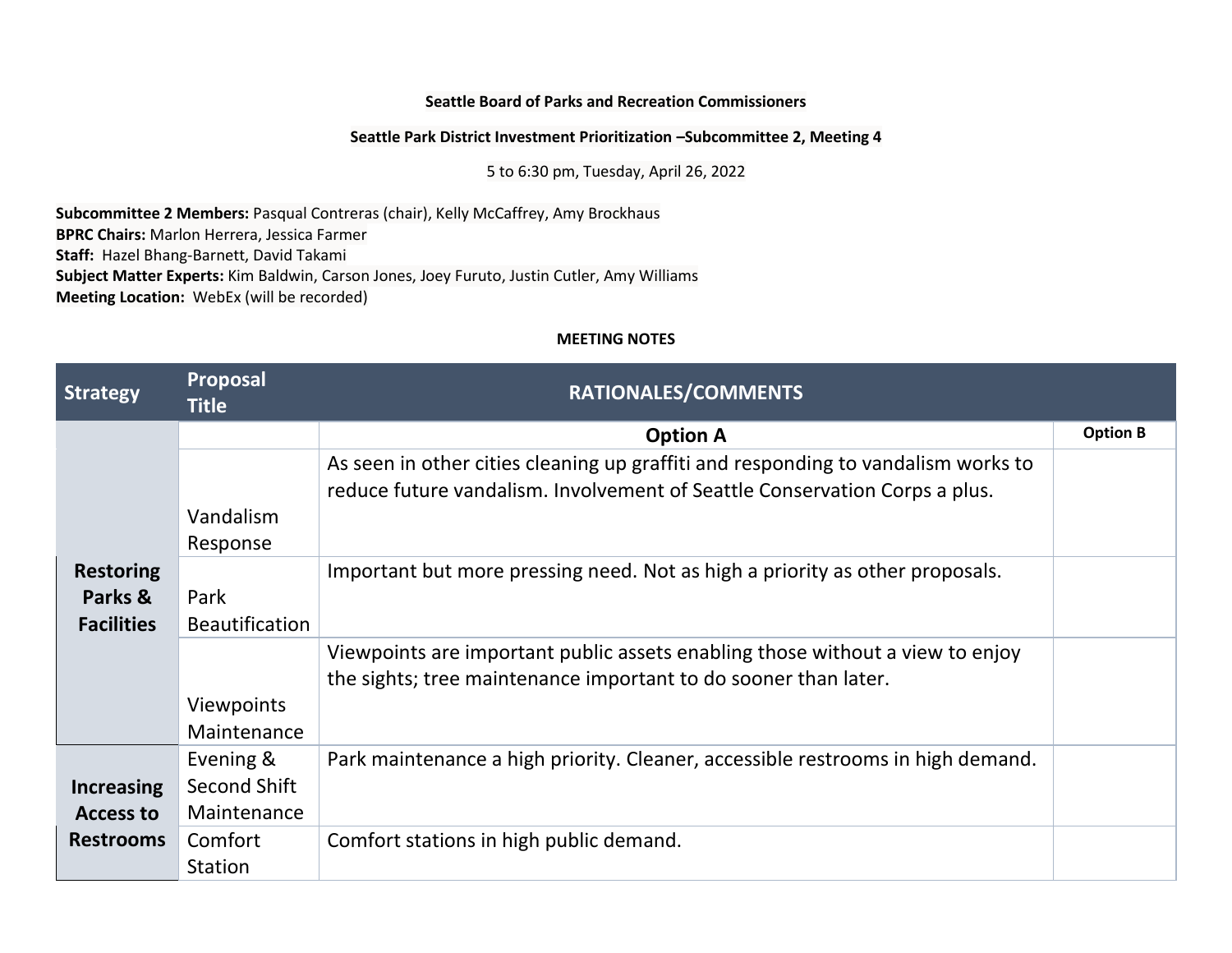|                    | Shelterhouse<br>Renovations |                                                                                 |  |
|--------------------|-----------------------------|---------------------------------------------------------------------------------|--|
|                    | (Capital)                   |                                                                                 |  |
|                    | Comfort                     |                                                                                 |  |
|                    | Station                     |                                                                                 |  |
|                    | Autolocking                 | Autolocking and winterization linked to previous 2 proposals                    |  |
|                    | &<br>Winterization          |                                                                                 |  |
|                    | Aquatics                    |                                                                                 |  |
|                    | Safety                      |                                                                                 |  |
|                    |                             |                                                                                 |  |
|                    |                             | Life and safety high priority.                                                  |  |
|                    | Facility                    |                                                                                 |  |
|                    | Maintenance                 |                                                                                 |  |
|                    | Life Safety &               |                                                                                 |  |
|                    | Regulatory<br>Compliance    | Life and safety high priority.                                                  |  |
| <b>Enhancing</b>   | Human                       |                                                                                 |  |
| <b>Life Safety</b> | Resources                   |                                                                                 |  |
| $\boldsymbol{8}$   | Safety                      | Compliance and training keep components to safety.                              |  |
| <b>Regulatory</b>  | Compliance                  |                                                                                 |  |
| <b>Compliance</b>  | & Training                  |                                                                                 |  |
|                    | Accessibility               | Accessibility is important. Need steady investment to tackle backlog. Scalable. |  |
|                    | <b>Barrier</b><br>Removal   |                                                                                 |  |
|                    | Unreinforced                |                                                                                 |  |
|                    | Masonry                     |                                                                                 |  |
|                    | (URM)                       |                                                                                 |  |
|                    | Retrofits                   |                                                                                 |  |
|                    |                             |                                                                                 |  |
|                    |                             | Infrastructure improvements a priority and are underfunded.                     |  |